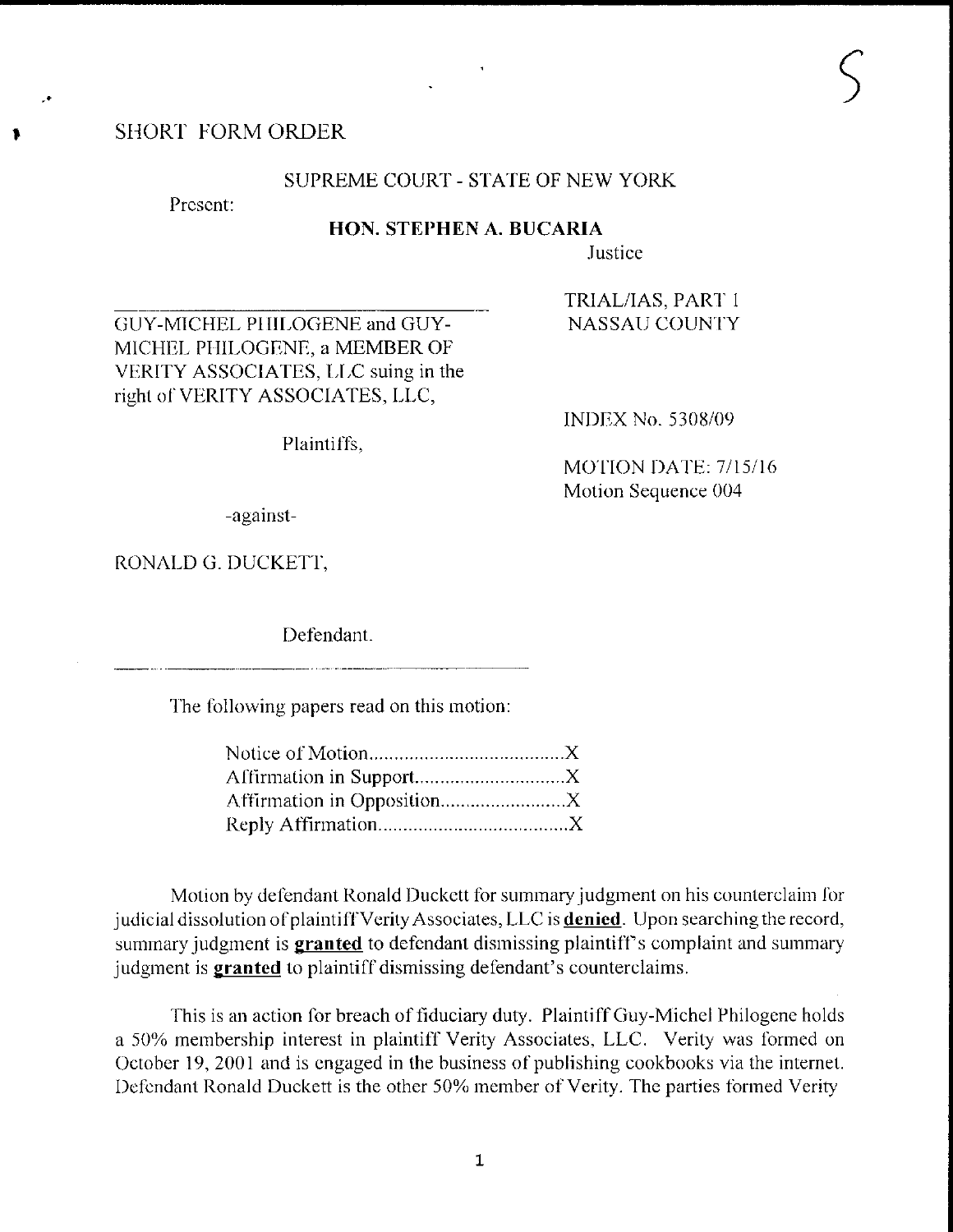### PHILOGENE v DUCKETT latex No. 5308/09

with approximately \$700 working capital which was derived from another venture. The parties did not contribute any other capital (Deposition of plaintiff at 17-18).

Section 9 of Verity's operating agreement dated October 10, 2002 provides that, "Each member shall agree not to own an interest in, manage or work for another business...if such ownership or activities would compete with [the business of Verity]..."

Philogene alleges that as early as January 2003 Duckett misappropriated Verity's email lists and customer information, solicited Verity's customers, and developed a business competing against Verity.

This action was commenced on March 20, 2009. In his first cause of action, plaintiff seeks a permanent injunction, restraining defendant from soliciting Verity's customers and engaging in a competing business. In the second cause of action, plaintiff seeks damages for breach of fiduciary duty. In the third cause of action, plaintiff seeks an accounting. The fourth cause of action is also for breach of fiduciary duty. The fifth cause of action is for breach of the operating agreement.

In his amended answer, defendant asserts counterclaims for unpaid compensation, breach of the duty of loyalty, breach of the operating agreement, and judicial dissolution of Verity. A note of issue was filed on January 24, 2012. Motions for summary judgment were due March 24, 2012.

By notice of motion dated May 24, 2016, defendant moves for summary judgment on his counterclaim for judicial dissolution of Verity. Defendant alleges that since 2006 plaintiff has withdrawn from management and fails to perform any services for the company.

In opposition, plaintiff argues that the motion is untimely. On the merits, plaintiff asserts that his rcsponsibilities toward Verity are being perfonned by an ernployee, Thomas Grossman. Plaintiff asserts that Verity continues to operate as a viable internet marketing company.

The delay in filing defendant's summary judgment motion was caused by extensive settlement negotiations, including mediation which was ultimately not successful. Additionally, plaintiff's attorney sought leave to withdraw from the case on two separate occasions. ln these circumstances, the court dctcrmines that there is good cause to address the merits of defendant's summary judgment motion.

Under Limited Liability Company Law  $\S$  702, a court may order dissolution of an LLC if it is not "reasonably practicable" to carry on the business in conformity with the